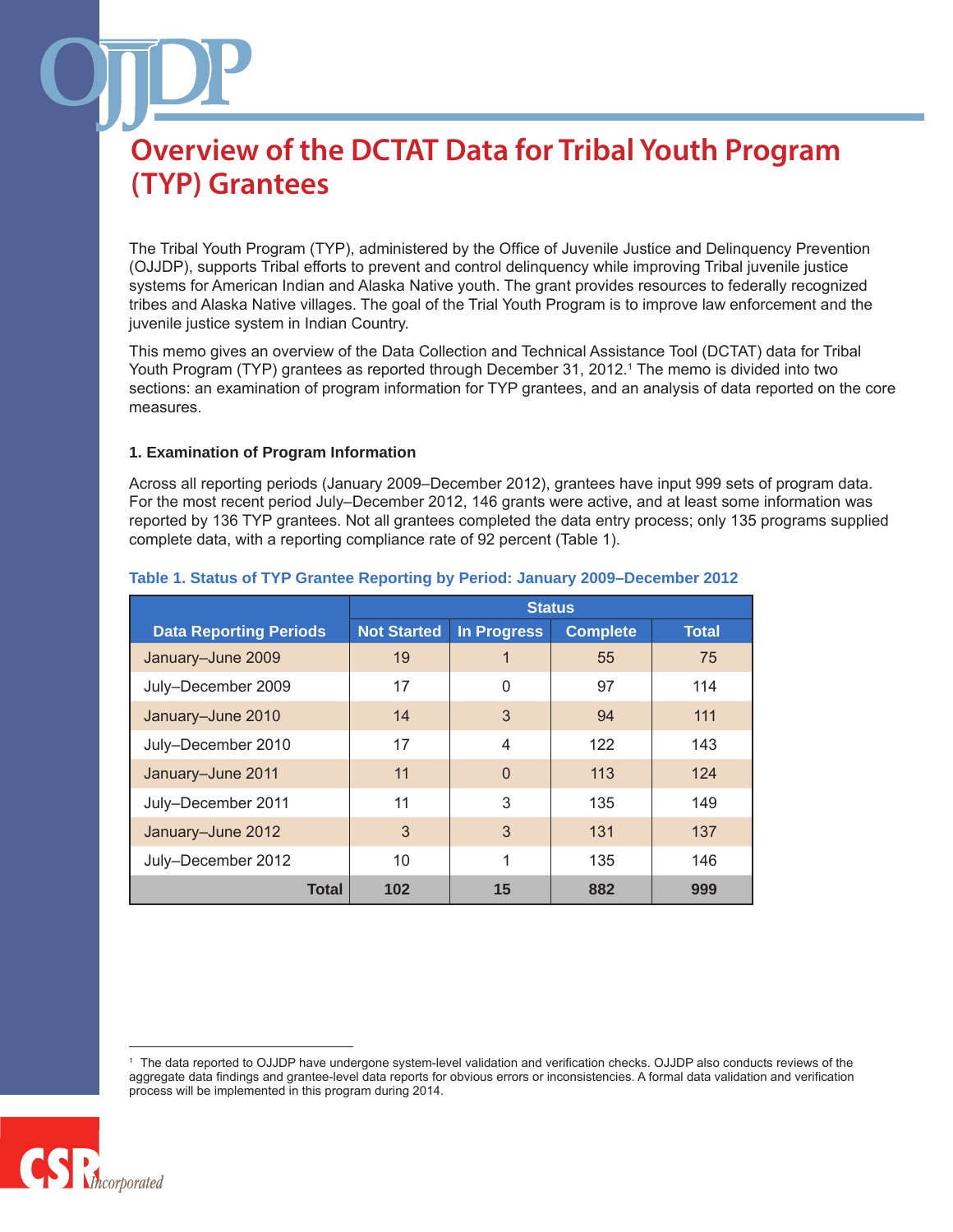Table 2 shows the total grant amounts awarded to Tribal Youth Program grantees organized by State. Based on current and active TYP grants, Alaska received the most funds (\$6,644,773), followed by Oklahoma (\$6,031,698). Table 2 shows a more comprehensive comparison of grant amounts awarded to tribes.

**N** Grant Amount (Dollars)

| <b>Grantee</b> |                  |                               | <b>Grantee</b> |                  |                        |
|----------------|------------------|-------------------------------|----------------|------------------|------------------------|
| <b>State</b>   | $\boldsymbol{N}$ | <b>Grant Amount (Dollars)</b> | <b>State</b>   | $\boldsymbol{N}$ | <b>Grant Amount (D</b> |
| <b>AK</b>      | 20               | \$6,644,773                   | <b>NC</b>      | 1                | 478,496<br>\$          |
| AZ             | 11               | 4,820,912                     | <b>ND</b>      | 5                | 2,080,324              |
| <b>CA</b>      | 14               | 4,896,182                     | <b>NE</b>      | 6                | 2,324,221              |
| CO             | $\overline{2}$   | 750,000                       | <b>NM</b>      | 5                | 1,657,333              |
| ID             | 3                | 1,223,348                     | <b>NV</b>      | 6                | 1,765,084              |
| <b>KS</b>      | 1                | 300,000                       | <b>NY</b>      | $\overline{2}$   | 900,000                |
| <b>MA</b>      | 1                | 300,000                       | <b>OK</b>      | 14               | 6,031,698              |
| ME             | $\overline{2}$   | 589,600                       | <b>OR</b>      | 10               | 3,476,894              |
| <b>MI</b>      | 8                | 2,719,180                     | <b>SD</b>      | $\overline{7}$   | 3,386,698              |
| <b>MN</b>      | $\overline{4}$   | 1,866,818                     | <b>WA</b>      | 11               | 4,299,349              |
| <b>MS</b>      | $\overline{1}$   | 700,000                       | WI             | $\overline{7}$   | 2,960,078              |
| МT             | 4                | 1,520,033                     | <b>WY</b>      | $\overline{2}$   | 886,670                |
|                |                  |                               |                |                  |                        |

## **Table 2. Total TYP Grant Amount by State: July–December 2012**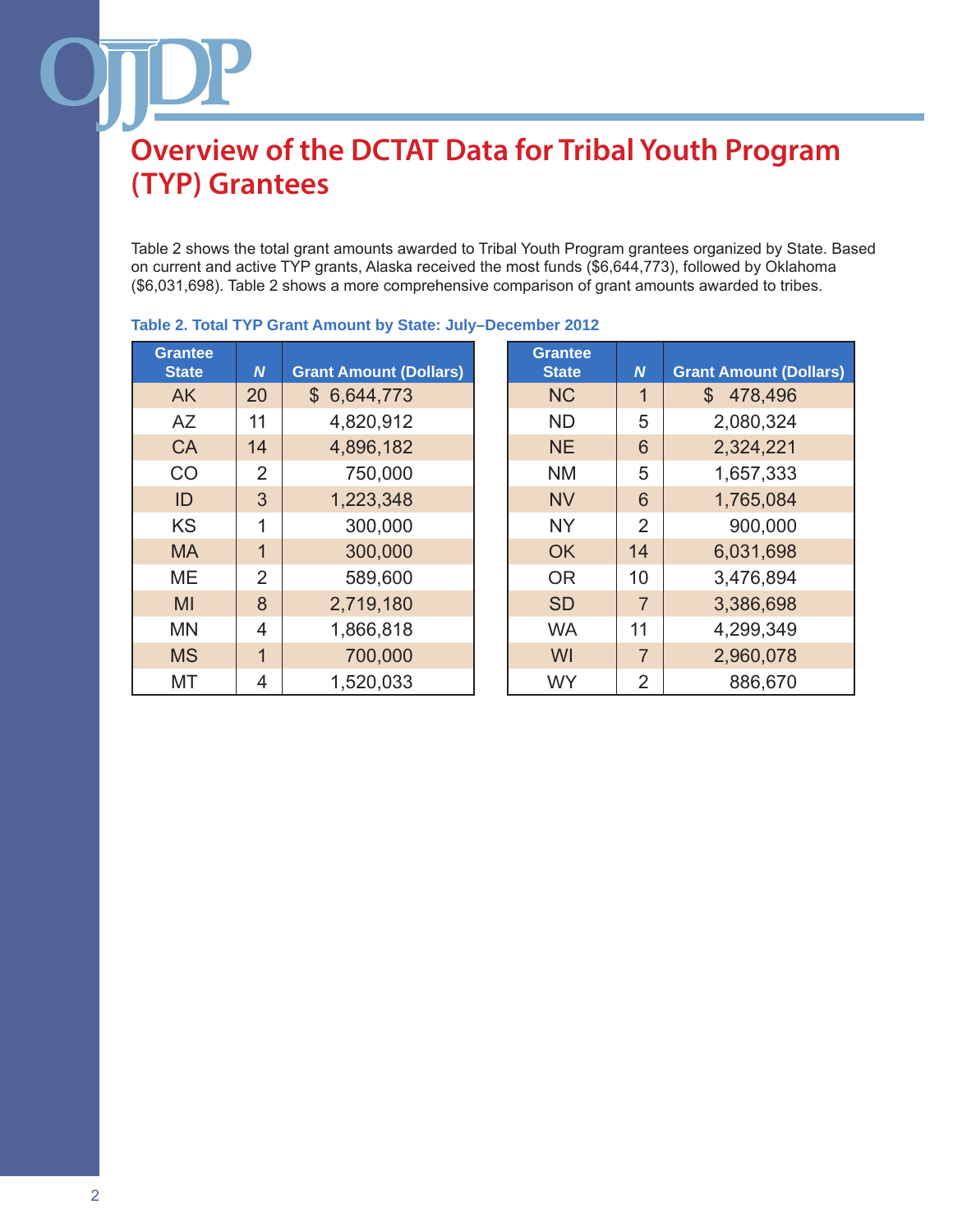Figure 1 illustrates a comparison across States on the number of grants implemented through the Tribal Youth Program funds. The most grants awarded during the July–December 2012 reporting period were reported in Alaska (*n* = 20). California and Oklahoma were second with a similar large amount of grants (*n* = 14).



## **Figure 1. Grants per State: July–December 2012 (***N* **= 147)**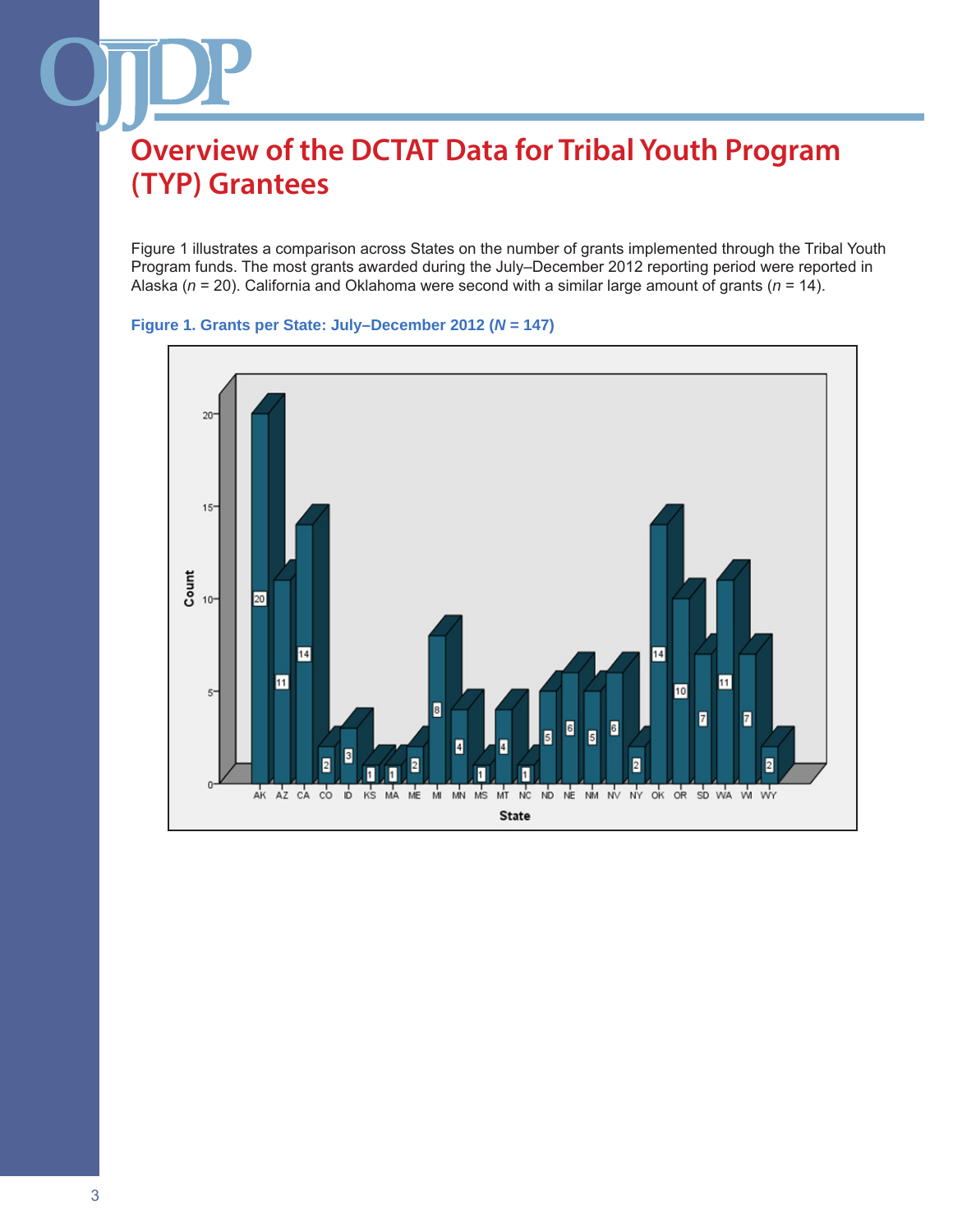Analysis of implementing agencies for the current reporting period revealed that the largest numbers of programs were implemented by Tribal Government organizations (82 percent). Nonprofit community-based and juvenile justice organizations were equally the second-largest implementing agencies at 7 percent each (Figure 2).



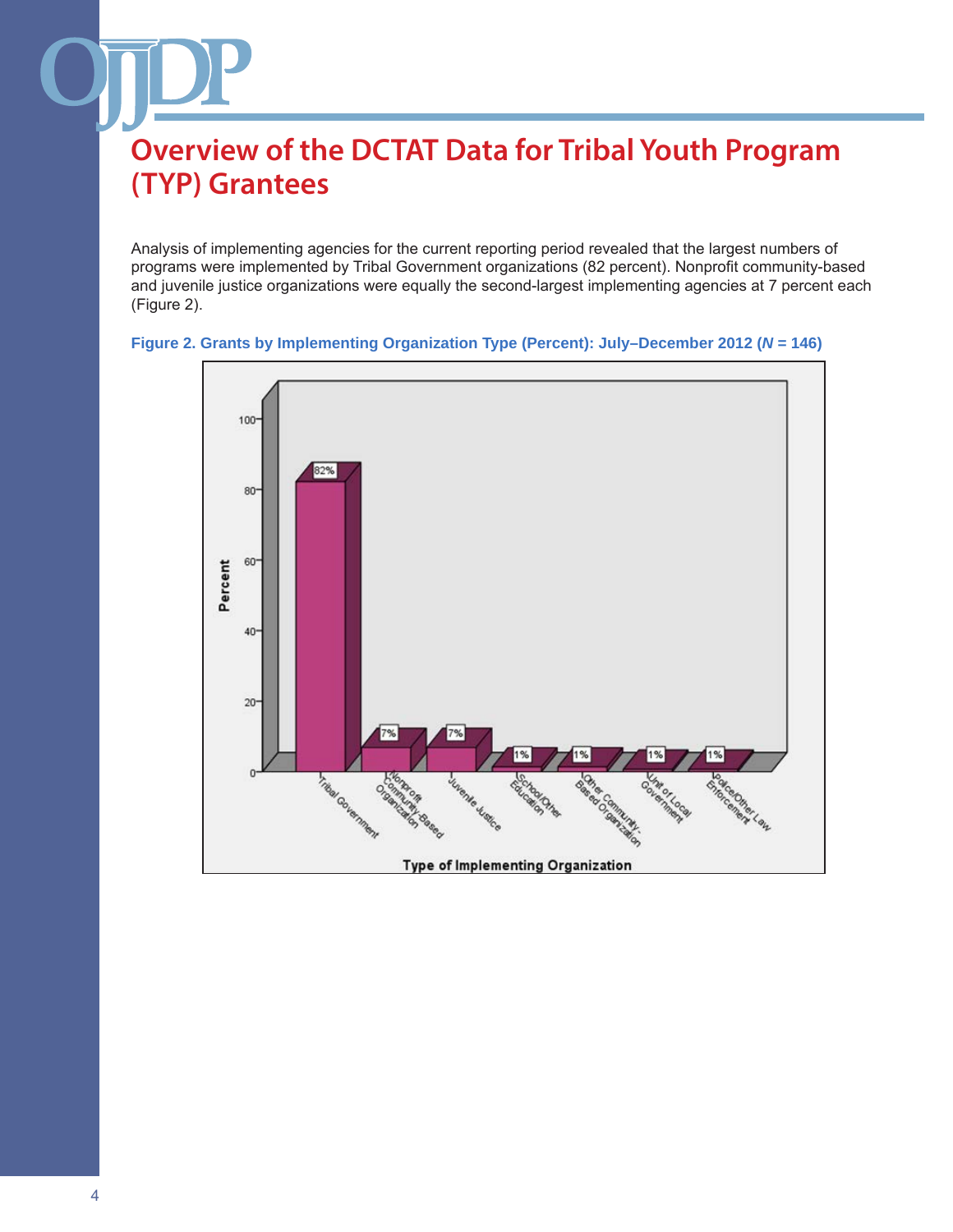Figure 3 shows grant amount allocations by program category. During the July–December 2012 reporting period, 37 percent of grantees were implementing planning year activities totaling \$43,985,938. This represents the largest program category. The second-largest category funded by TYP is for prevention services (28 percent), with \$32,381,600 of funds used to implement these programs.

### **Figure 3. Grant Allocations by Program Category (Percent): July–December 2012**

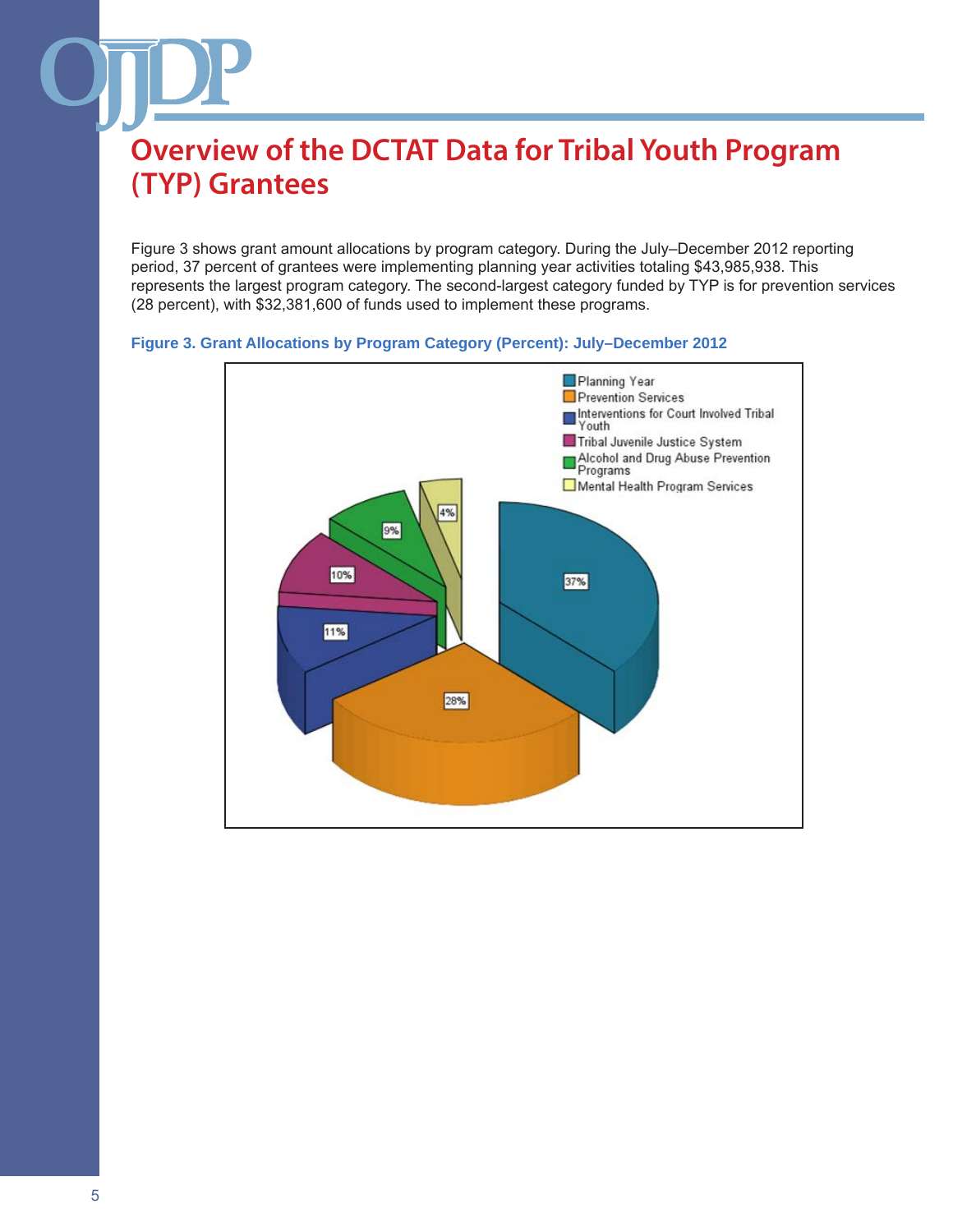Evidence-based programs and practices include program models that have been shown, through rigorous evaluation and replication, to be effective at preventing or reducing juvenile delinquency or related risk factors. A significant number of programs funded through Tribal Youth Program grants are implementing evidencebased programs and/or practices (Figure 4). In July–December 2012, about 40 percent of grantees (*n* = 59) implemented evidence-based programs and/or practices, totaling \$23,366,218.

### **Figure 4. Percentage of Programs Implementing Evidence-Based Programs and/or Practices: July–December 2012**

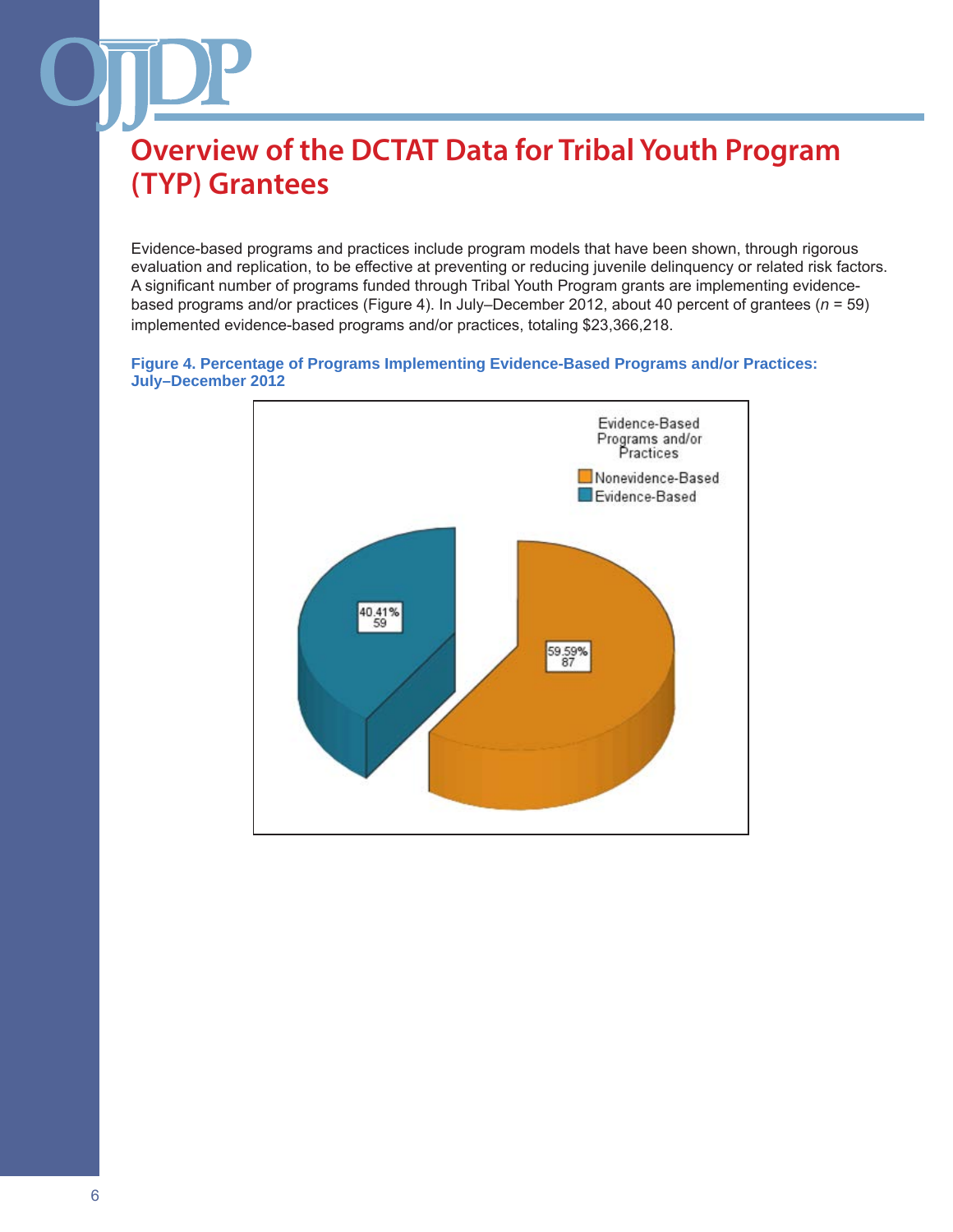Table 3 presents an aggregate of demographic data for the July–December 2012 reporting period. More specifically, the numbers in this table represent the population actually served by Tribal Youth Program grantees. Targeted services include any services or approaches specifically designed to meet the needs of the population (e.g., gender-specific, culturally based, developmentally appropriate services).

### **Table 3. Target Population: July–December 2012**

|                        | <b>Population</b>                          | <b>Grantees Serving Group During</b><br><b>Project Period</b> |
|------------------------|--------------------------------------------|---------------------------------------------------------------|
| <b>RACE/ETHNICITY</b>  | American Indian/Alaska Native              | 129                                                           |
|                        | Asian                                      | 2                                                             |
|                        | <b>Black/African American</b>              | 10                                                            |
|                        | Hispanic or Latino (of Any Race)           | 14                                                            |
|                        | Native Hawaiian and Other Pacific Islander | $\overline{4}$                                                |
|                        | Other Race                                 | $\overline{7}$                                                |
|                        | White/Caucasian                            | 27                                                            |
|                        | Youth Population Not Served Directly       | 16                                                            |
| <b>JUSTICE SYSTEM</b>  | At-Risk Population (No Prior Offense)      | 108                                                           |
| <b>STATUS</b>          | First-Time Offenders                       | 78                                                            |
|                        | <b>Repeat Offenders</b>                    | 61                                                            |
|                        | Sex Offenders                              | 13                                                            |
|                        | <b>Status Offenders</b>                    | 41                                                            |
|                        | <b>Violent Offenders</b>                   | 23                                                            |
|                        | Youth Population Not Served Directly       | 21                                                            |
| <b>GENDER</b>          | Male                                       | 124                                                           |
|                        | Female                                     | 127                                                           |
|                        | Youth Population Not Served Directly       | 16                                                            |
| <b>AGE</b>             | $0 - 10$                                   | 65                                                            |
|                        | $11 - 18$                                  | 126                                                           |
|                        | Over 18                                    | 13                                                            |
|                        | Youth Population Not Served Directly       | 18                                                            |
| <b>GEOGRAPHIC AREA</b> | Rural                                      | $\boldsymbol{8}$                                              |
|                        | Suburban                                   | 12                                                            |
|                        | <b>Tribal</b>                              | 67                                                            |
|                        | Urban                                      | 14                                                            |
|                        | Youth Population Not Served Directly       | 18                                                            |
| <b>OTHER</b>           | <b>Mental Health</b>                       | 63                                                            |
|                        | <b>Substance Abuse</b>                     | 90                                                            |
|                        | Truant/Dropout                             | 99                                                            |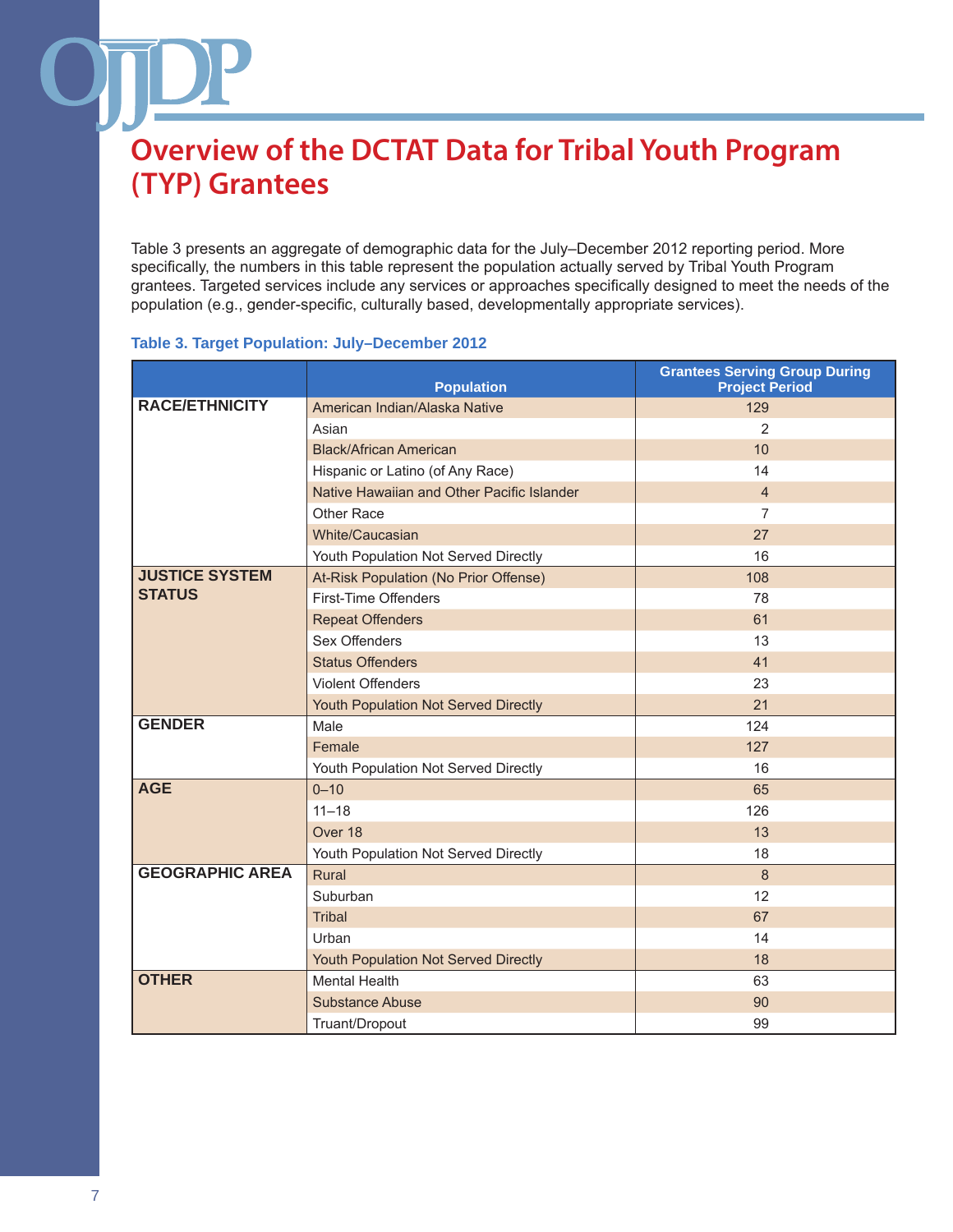## **2. Analysis of Core Measure Data from July–December 2012**

### *2.1 Analysis of Target Behaviors: July–December 2012*

In this section, we present an analysis of the data collected on the Core Indicators by program category. Grantees were required to measure performance and track data for certain target behaviors for programs using grant funds to provide direct services to youth. Data are collected on the number of youth who demonstrate a positive change for a targeted behavior during the reporting period. The following target behavior measures focus on short-term behavioral outcomes for youth in the following program categories: Interventions for Court-Involved Tribal Youth, and Alcohol and Drug Abuse Prevention Programs. Table 4 shows that overall, 78 percent of youth exhibited a desired change in the targeted behavior measured in the short term.

| <b>Target Behavior</b> <sup>2</sup>              | <b>Youth Receiving</b><br><b>Services for Target</b><br><b>Behavior</b> | <b>Youth with Noted</b><br><b>Behavioral Change</b> | <b>Percent of Youth with</b><br><b>Noted Behavioral</b><br>Change |
|--------------------------------------------------|-------------------------------------------------------------------------|-----------------------------------------------------|-------------------------------------------------------------------|
| Social Competence                                | 1,180                                                                   | 976                                                 | 83                                                                |
| <b>School Attendance</b>                         | 1,771                                                                   | 1,049                                               | 59                                                                |
| <b>GPA</b>                                       | 394                                                                     | 285                                                 | 72                                                                |
| <b>High School Completion</b>                    | 382                                                                     | 179                                                 | 47                                                                |
| <b>Family Relationships</b>                      | 2,014                                                                   | 1,782                                               | 88                                                                |
| <b>Job Skills</b>                                | 98                                                                      | 98                                                  | 100                                                               |
| <b>Antisocial Behavior</b>                       | 761                                                                     | 753                                                 | 99                                                                |
| Substance Use                                    | 693                                                                     | 383                                                 | 55                                                                |
| Gang Resistance/Involvement                      | 767                                                                     | 763                                                 | 99                                                                |
| <b>Cultural Skill Building/Cultural</b><br>Pride | 1,490                                                                   | 1,171                                               | 79                                                                |
| <b>Total</b>                                     | 9,550                                                                   | 7,439                                               | 78                                                                |

#### **Table 4. Short-term Performance Data on Target Behaviors: July–December 2012**

<sup>&</sup>lt;sup>2</sup> Short-term GED data have not been included in Table 4, because only one set of data was reported for the measure.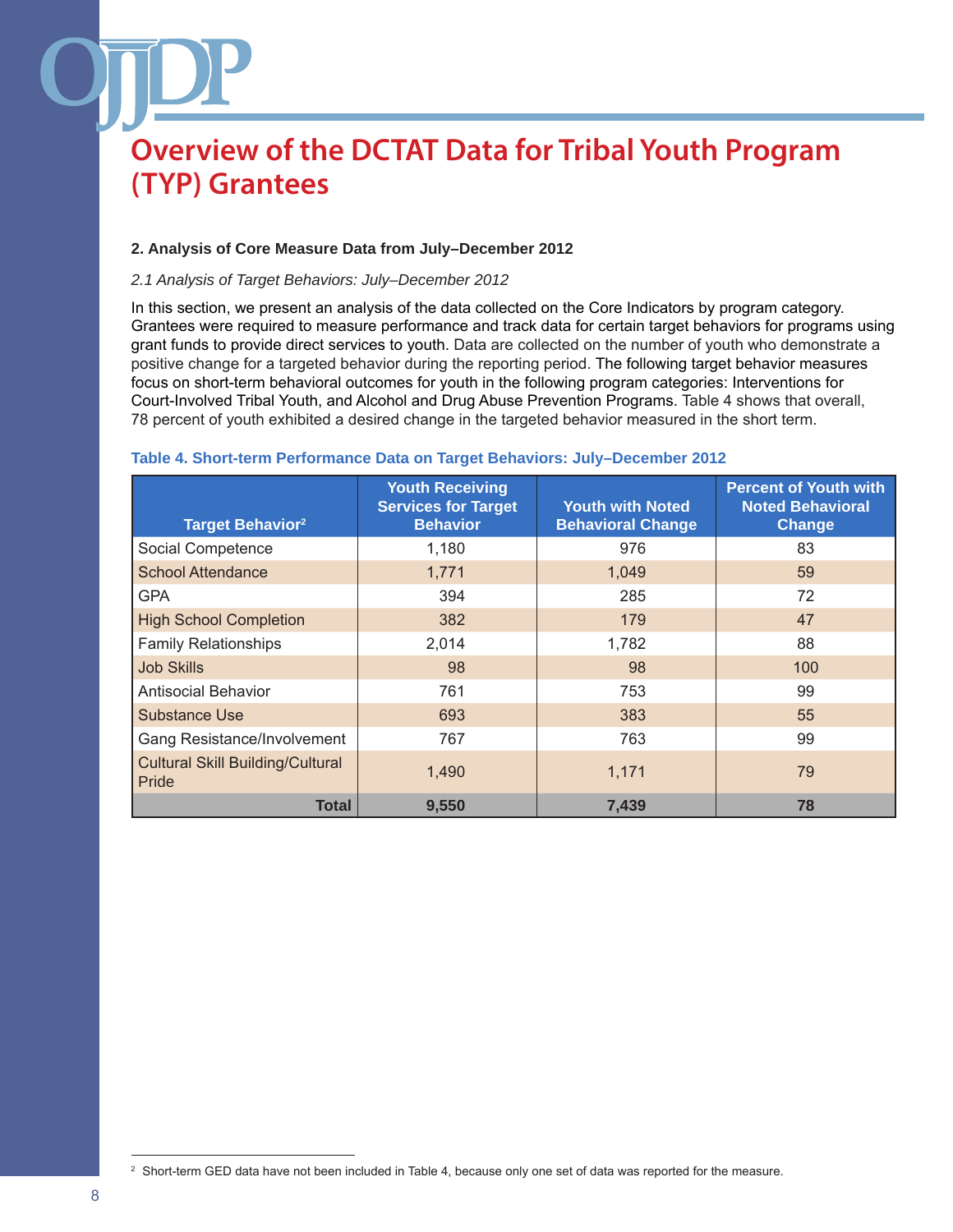Table 5 lists short-term outcomes for youth in prevention programs and shows that overall, 67 percent of youth served by Prevention Services programs exhibited a desired change in the targeted behavior.

| <b>Target Behavior</b>                           | <b>Youth Receiving</b><br><b>Services for Target</b><br><b>Behavior</b> | <b>Youth with Noted</b><br><b>Behavioral Change</b> | <b>Percent of Youth with</b><br><b>Noted Behavioral</b><br><b>Change</b> |
|--------------------------------------------------|-------------------------------------------------------------------------|-----------------------------------------------------|--------------------------------------------------------------------------|
| Social Competence                                | 452                                                                     | 371                                                 | 82                                                                       |
| <b>School Attendance</b>                         | 1,681                                                                   | 1,336                                               | 79                                                                       |
| <b>GPA</b>                                       | 704                                                                     | 463                                                 | 66                                                                       |
| <b>GED</b>                                       | 11                                                                      | 11                                                  | 100                                                                      |
| <b>High School Completion</b>                    | 232                                                                     | 207                                                 | 89                                                                       |
| <b>Job Skills</b>                                | 209                                                                     | 189                                                 | 90                                                                       |
| <b>Employment Status</b>                         | 37                                                                      | 24                                                  | 65                                                                       |
| <b>Family Relationships</b>                      | 541                                                                     | 310                                                 | 57                                                                       |
| <b>Antisocial Behavior</b>                       | 166                                                                     | 110                                                 | 66                                                                       |
| <b>Substance Use</b>                             | 915                                                                     | 765                                                 | 84                                                                       |
| Gang Resistance/Involvement                      | 101                                                                     | 61                                                  | 60                                                                       |
| <b>Cultural Skill Building/Cultural</b><br>Pride | 3,523                                                                   | 1,867                                               | 53                                                                       |
| <b>Total</b>                                     | 8,572                                                                   | 5,714                                               | 67                                                                       |

### **Table 5. Prevention Services, Short-term Performance Data on Target Behaviors: July–December 2012**

### *2.2 Analysis of Planning Year Measures: July–December 2012*

For July–December 2012, 114 grantees were eligible to report on their planning year activities. In all, 41 grantees indicated that they conducted planning activities. As shown in Table 6, 225 partnerships were developed and 630 people were trained during the reporting period. Grantees were also asked to report on the OJJDP-sponsored Tribal meetings they attended. Nineteen percent of grantees (*n* = 22) attended the Tribal New Grantee Orientation, and 18 percent (*n* = 21) indicated that they attended the Strategic Planning (StratPak) meeting.

### **Table 6. Planning Year Activities, July–December 2012**

| <b>Performance Measure</b>                                      | <b>Data</b>       |
|-----------------------------------------------------------------|-------------------|
| Number of partnerships developed during the reporting period    | 225               |
| Number of people trained during the reporting period            | 630               |
| Percentage of grantees attending Tribal New Grantee Orientation | 19%<br>$(n = 22)$ |
| Percentage of grantees attending Strategic Planning (StratPak)  | 18%<br>$(n = 21)$ |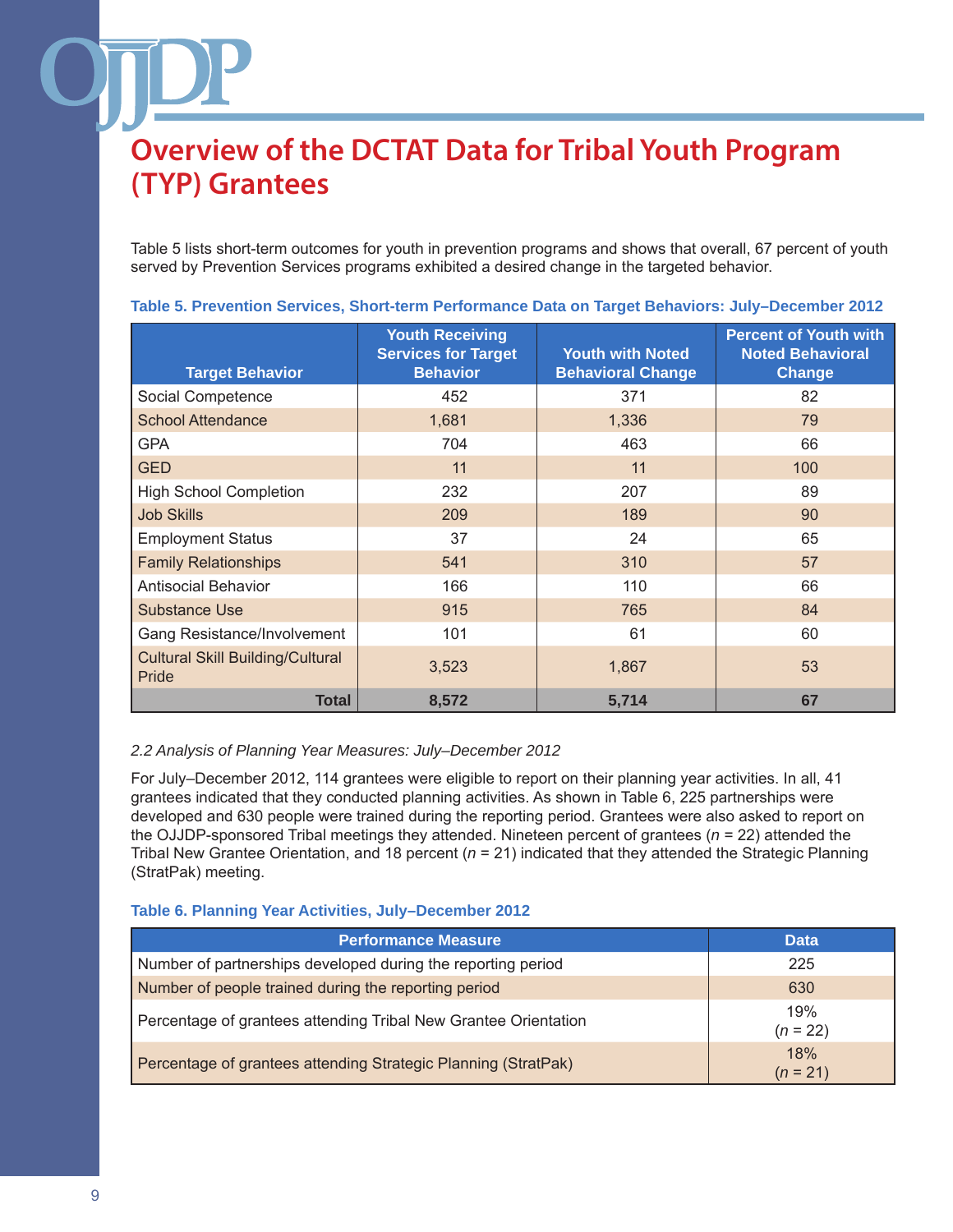Figure 5 illustrates the types of planning documents created by the Tribal Youth Program grantees. The largest number of grantees (*n =* 24) developed the following documents during the reporting period: Mission and Vision Statements, Advisory Board, and Community Partnerships. Many grantees developed documents for Action Plans (*n* = 20) and Program Logic Models (*n* = 17).



### **Figure 5. Planning Documents Developed, July–December 2012 (***N* **= 189)**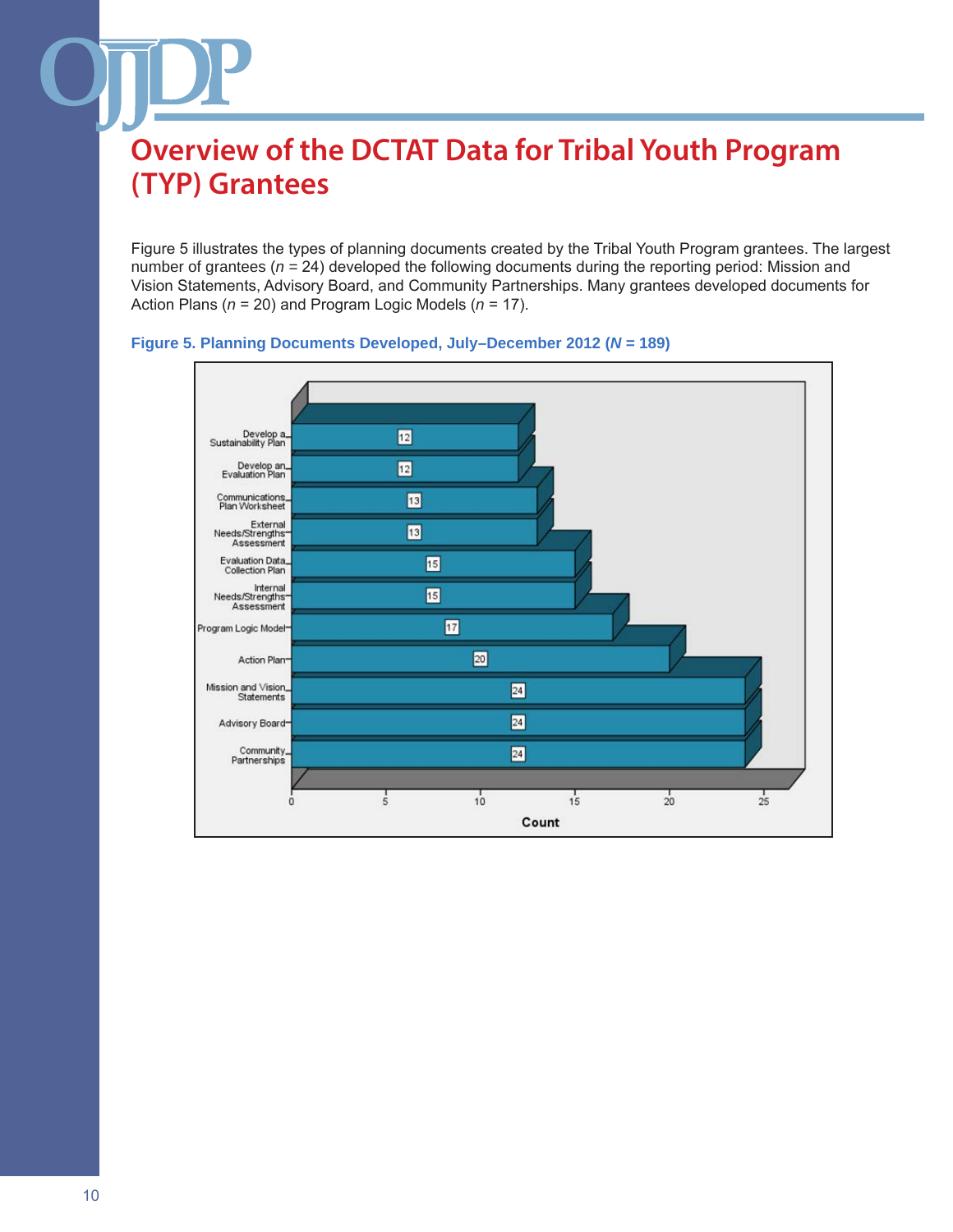### *2.3 Analysis of Prevention/Intervention/Alcohol and Substance Abuse Prevention Measures: July–December 2012*

As shown in Table 7, 33,688 youth and/or families were served, 81 percent of whom were youth. Youth and families completed 21,268 service hours, with 76 percent completed by youth. Offending and reoffending rates were measured for program participants over both the short and long terms. Short-term data indicate that 7 percent of these youth committed an offense during the reporting period, as did 13 percent who were tracked over the long term. Short-term data indicate that 20 percent of youth reoffended during the reporting period, along with 24 percent 6–12 months after exiting the program.

## **Table 7. Prevention/Intervention/Alcohol and Substance Abuse Prevention: July–December 2012**

| <b>Performance Measure</b>                                                                     | <b>Data</b>                                     |
|------------------------------------------------------------------------------------------------|-------------------------------------------------|
| Number of program youth and/or families served during the reporting period                     | 33,688<br>Percent youth = 81%<br>$(n = 27,350)$ |
| Number of service hours program youth and/or families completed during the<br>reporting period | 21,268<br>Percent youth = 76%<br>$(n = 16,218)$ |
| Percent of program youth who offended during the reporting period (short-term)                 | 7%<br>$(n = 484)$                               |
| Percent of program youth who offended during the reporting period (long-term)                  | 13%<br>$(n = 57)$                               |
| Percent of program youth who were victimized during the reporting period<br>(short-term)       | 3%<br>$(n = 104)$                               |
| Percent of program youth who were victimized during the reporting period<br>(long-term)        | 1%<br>$(n = 11)$                                |
| Percent of program youth who were revictimized during the reporting period<br>(short-term)     | 12%<br>$(n = 14)$                               |
| Percent of program youth who were revictimized during the reporting period<br>(long-term)      | 23%<br>$(n=7)^3$                                |
| <b>Recidivism</b>                                                                              | <b>Number</b>                                   |
| Percent of program youth who reoffend during the reporting period (short-term)                 | 20%<br>$(n = 348)$                              |
| Percent of program youth who reoffend during the reporting period (long-term)                  | 24%<br>$(n = 240)$                              |
| <b>Behaviors Among Alcohol/Substance Abuse Participants Only</b>                               | <b>Data</b>                                     |
| Percent of program youth who relapsed during the reporting period (overall)                    | 2%<br>$(n = 48)$                                |

<sup>&</sup>lt;sup>3</sup> The number is only representative of two sets of data reported for the measure.